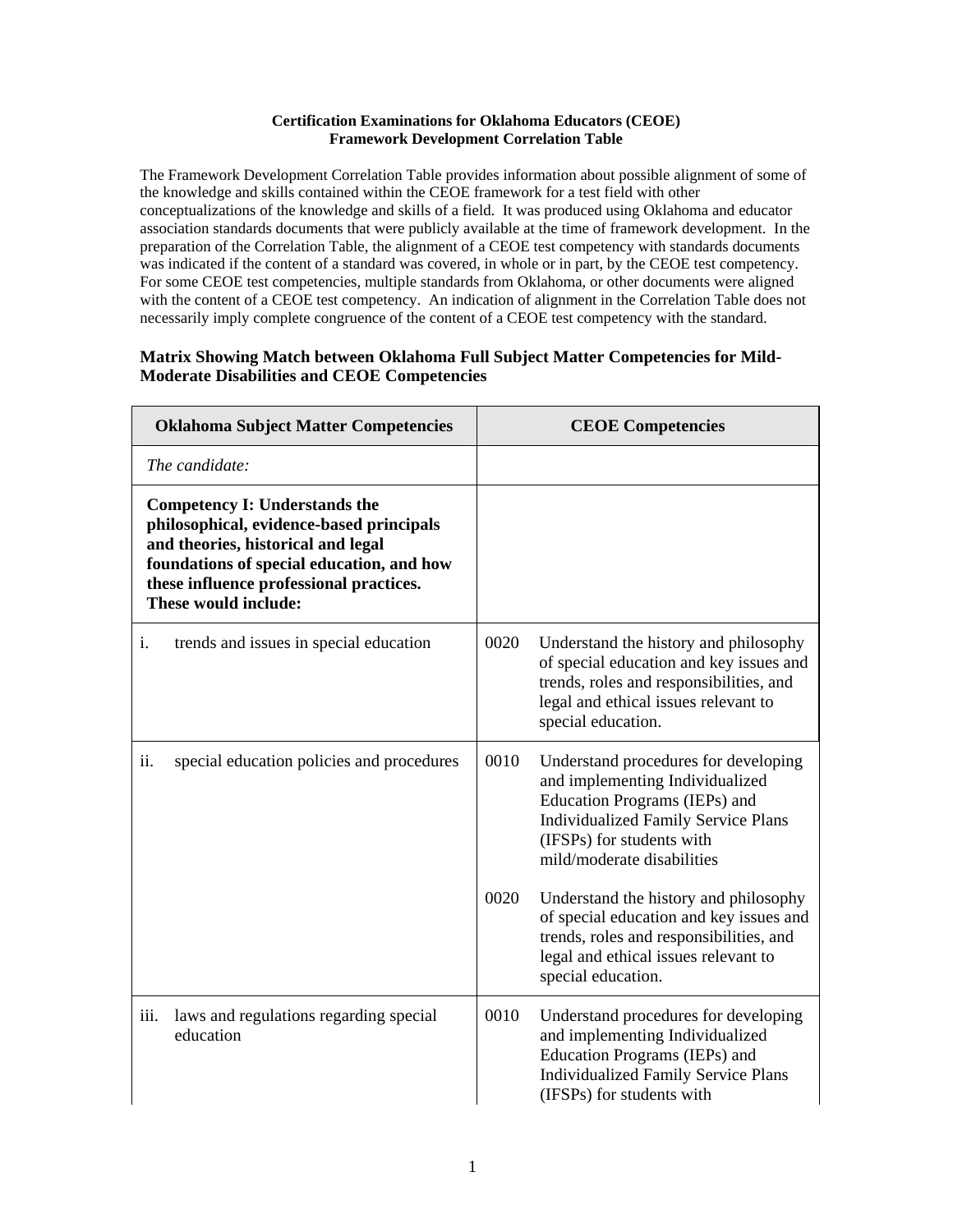| <b>Oklahoma Subject Matter Competencies</b> |                                                                     | <b>CEOE</b> Competencies |                                                                                                                                                                                                                    |
|---------------------------------------------|---------------------------------------------------------------------|--------------------------|--------------------------------------------------------------------------------------------------------------------------------------------------------------------------------------------------------------------|
|                                             |                                                                     |                          | mild/moderate disabilities.                                                                                                                                                                                        |
|                                             |                                                                     | 0020                     | Understand the history and philosophy<br>of special education and key issues and<br>trends, roles and responsibilities, and<br>legal and ethical issues relevant to<br>special education.                          |
| iv.                                         | issues of human diversity and its<br>relevance to special education | 0001                     | Understand processes of human<br>development and factors, including<br>disability, that affect development and<br>learning.                                                                                        |
|                                             |                                                                     | 0006                     | Understand assessment instruments<br>and procedures for evaluating the<br>strengths and needs of students with<br>mild/moderate disabilities.                                                                      |
|                                             |                                                                     | 0010                     | Understand procedures for developing<br>and implementing Individualized<br>Education Programs (IEPs) and<br><b>Individualized Family Service Plans</b><br>(IFSPs) for students with<br>mild/moderate disabilities. |
|                                             |                                                                     | 0011                     | Understand how to establish positive<br>and productive learning environments<br>for students with mild/moderate<br>disabilities.                                                                                   |
|                                             |                                                                     | 0012                     | Understand evidence-based strategies<br>and techniques for improving the<br>expressive and receptive<br>communication skills of students with<br>mild/moderate disabilities.                                       |
|                                             |                                                                     | 0014                     | Understand evidence-based strategies<br>and techniques for promoting the<br>academic achievement and<br>independent learning of students with<br>mild/moderate disabilities.                                       |
|                                             |                                                                     | 0019                     | Understand how to promote positive<br>school-home relationships and<br>encourage families' involvement in<br>their children's education.                                                                           |
|                                             |                                                                     | 0020                     | Understand the history and philosophy<br>of special education and key issues and                                                                                                                                   |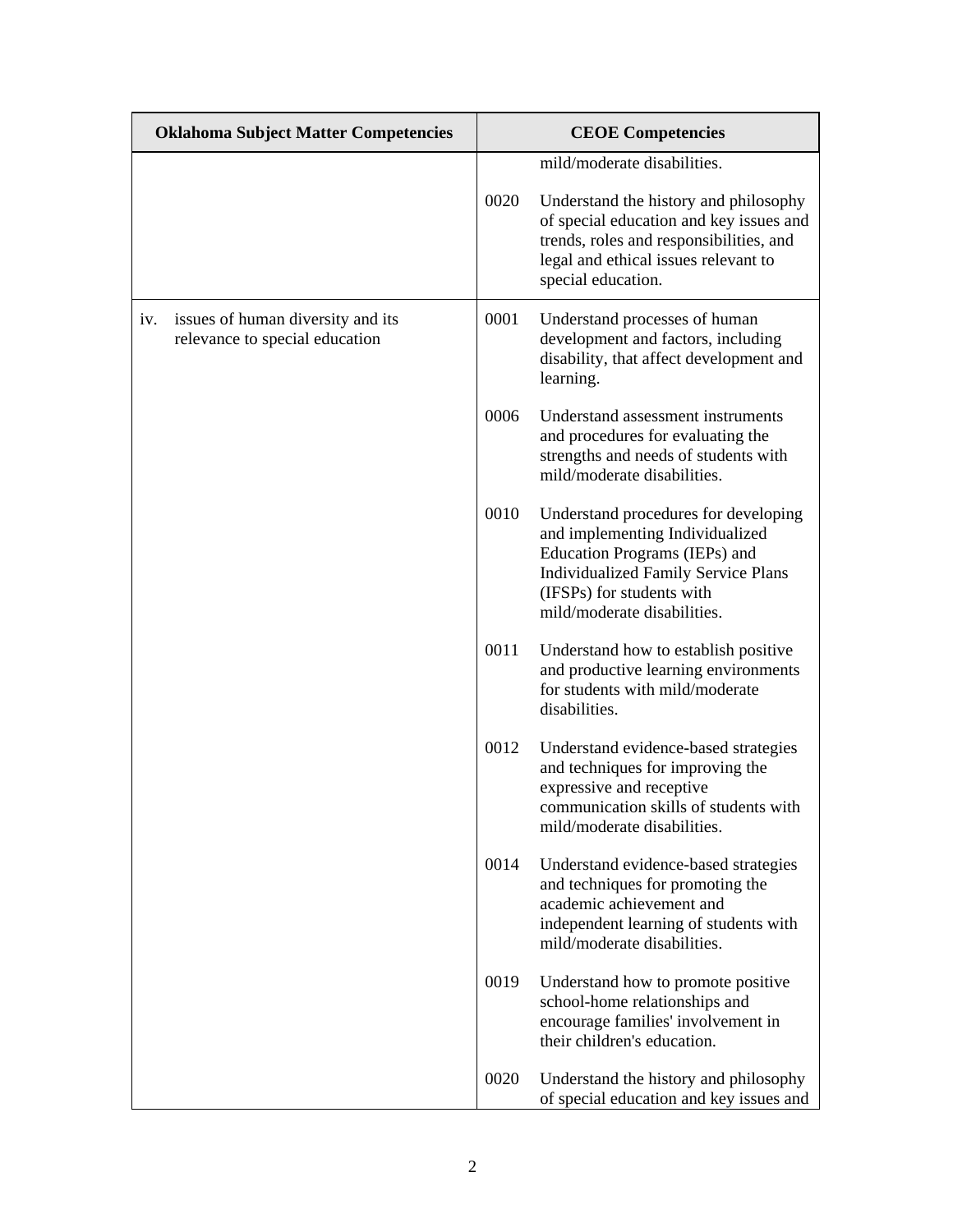| <b>Oklahoma Subject Matter Competencies</b> |                                                                    | <b>CEOE</b> Competencies |                                                                                                                                                                                                                                    |
|---------------------------------------------|--------------------------------------------------------------------|--------------------------|------------------------------------------------------------------------------------------------------------------------------------------------------------------------------------------------------------------------------------|
|                                             |                                                                    |                          | trends, roles and responsibilities, and<br>legal and ethical issues relevant to<br>special education.                                                                                                                              |
| V.                                          | human issues that influence the field of<br>special education; and | 0001                     | Understand processes of human<br>development and factors, including<br>disability, that affect development and<br>learning.                                                                                                        |
|                                             |                                                                    | 0006                     | Understand assessment instruments<br>and procedures for evaluating the<br>strengths and needs of students with<br>mild/moderate disabilities.                                                                                      |
|                                             |                                                                    | 0010                     | Understand procedures for developing<br>and implementing Individualized<br>Education Programs (IEPs) and<br><b>Individualized Family Service Plans</b><br>(IFSPs) for students with<br>mild/moderate disabilities.                 |
|                                             |                                                                    | 0011                     | Understand how to establish positive<br>and productive learning environments<br>for students with mild/moderate<br>disabilities.                                                                                                   |
|                                             |                                                                    | 0012                     | Understand evidence-based strategies<br>and techniques for improving the<br>expressive and receptive<br>communication skills of students with<br>mild/moderate disabilities.                                                       |
|                                             |                                                                    | 0013                     | Understand evidence-based strategies<br>and techniques for improving the<br>social competence of students with<br>mild/moderate disabilities.                                                                                      |
|                                             |                                                                    | 0014                     | Understand evidence-based strategies<br>and techniques for promoting the<br>academic achievement and<br>independent learning of students with<br>mild/moderate disabilities.                                                       |
|                                             |                                                                    | 0017                     | Understand principles and procedures<br>for promoting successful student<br>transitions (e.g., from one school<br>setting to another, from school to<br>employment and/or post-secondary<br>education and training, from school to |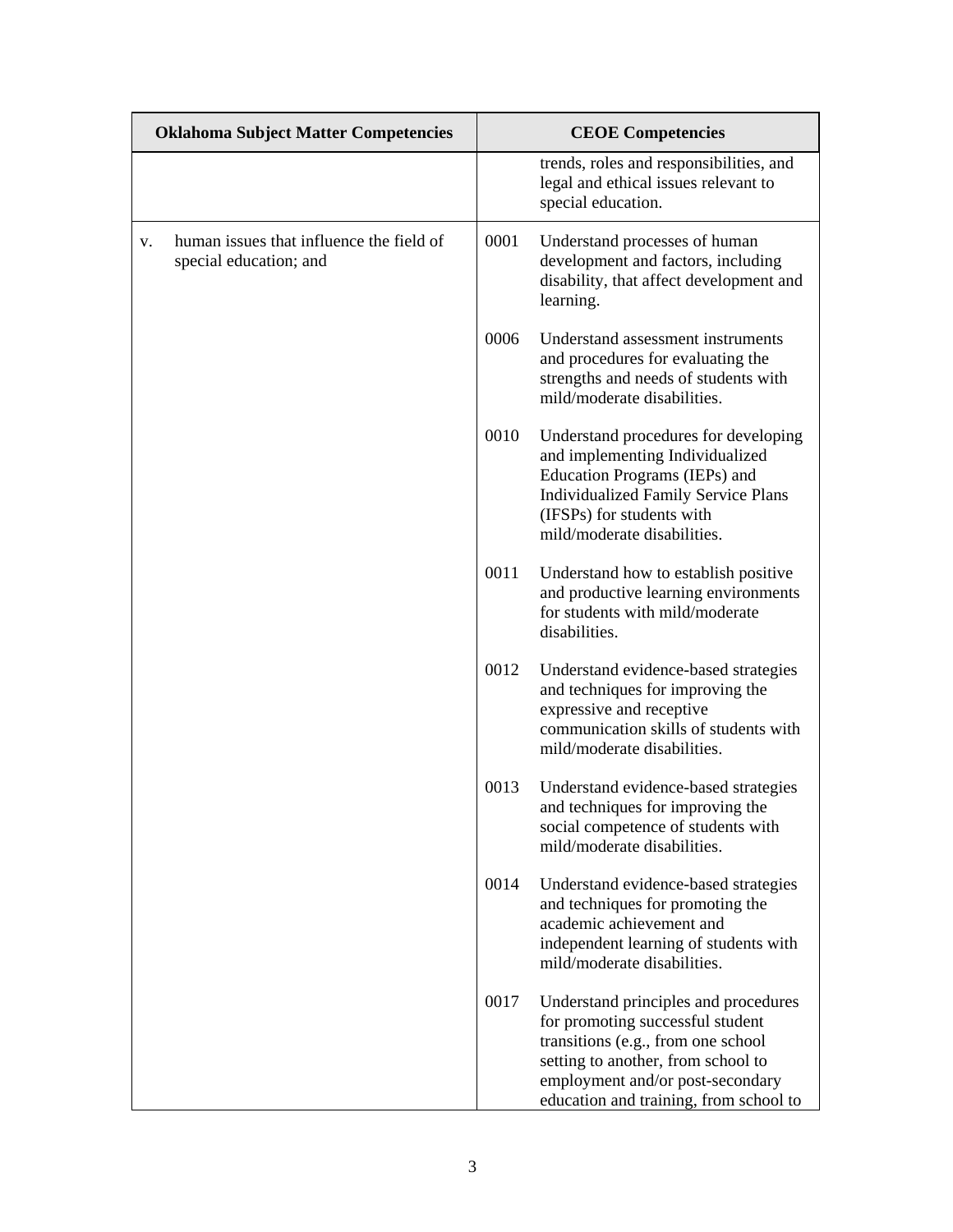| <b>Oklahoma Subject Matter Competencies</b>                                                                                                                                                           | <b>CEOE Competencies</b> |                                                                                                                                                                                                                                               |
|-------------------------------------------------------------------------------------------------------------------------------------------------------------------------------------------------------|--------------------------|-----------------------------------------------------------------------------------------------------------------------------------------------------------------------------------------------------------------------------------------------|
|                                                                                                                                                                                                       |                          | adult life roles).                                                                                                                                                                                                                            |
|                                                                                                                                                                                                       | 0019                     | Understand how to promote positive<br>school-home relationships and<br>encourage families' involvement in<br>their children's education.                                                                                                      |
|                                                                                                                                                                                                       | 0020                     | Understand the history and philosophy<br>of special education and key issues and<br>trends, roles and responsibilities, and<br>legal and ethical issues relevant to<br>special education.                                                     |
| relationships of special education to the<br>vi.<br>organization and functions of schools,<br>school systems, and agencies                                                                            | 0020                     | Understand the history and philosophy<br>of special education and key issues and<br>trends, roles and responsibilities, and<br>legal and ethical issues relevant to<br>special education.                                                     |
| <b>Competency II: Understands the</b><br>similarities and differences in human<br>development, the characteristics of all<br>learners, and how exceptional<br>conditions interact with the domains of | 0001                     | Understand processes of human<br>development and factors, including<br>disability, that affect development and<br>learning.                                                                                                                   |
| human development to respond to<br>varying abilities and behaviors of<br>individuals with disabilities while<br>demonstrating respect for their<br>students.                                          | 0002                     | Understands types and characteristics<br>of specific learning disabilities and<br>their significance for human<br>development and learning.                                                                                                   |
|                                                                                                                                                                                                       | 0003                     | Understands causes and characteristics<br>of mild/moderate mental retardation<br>and the significance of mental<br>retardation for human development<br>and learning.                                                                         |
|                                                                                                                                                                                                       | 0004                     | Understands types and characteristics<br>of emotional disturbance and their<br>significance for development and<br>learning.                                                                                                                  |
|                                                                                                                                                                                                       | 0005                     | Understands types and characteristics<br>of other categories of disabilities (i.e.,<br>autism, other health impairments,<br>traumatic brain injury, orthopedically<br>impaired) and their significance for<br>human development and learning. |
| <b>Competency III: Understands the effects</b><br>that a disability (including aspects of                                                                                                             | 0001                     | Understand processes of human<br>development and factors, including                                                                                                                                                                           |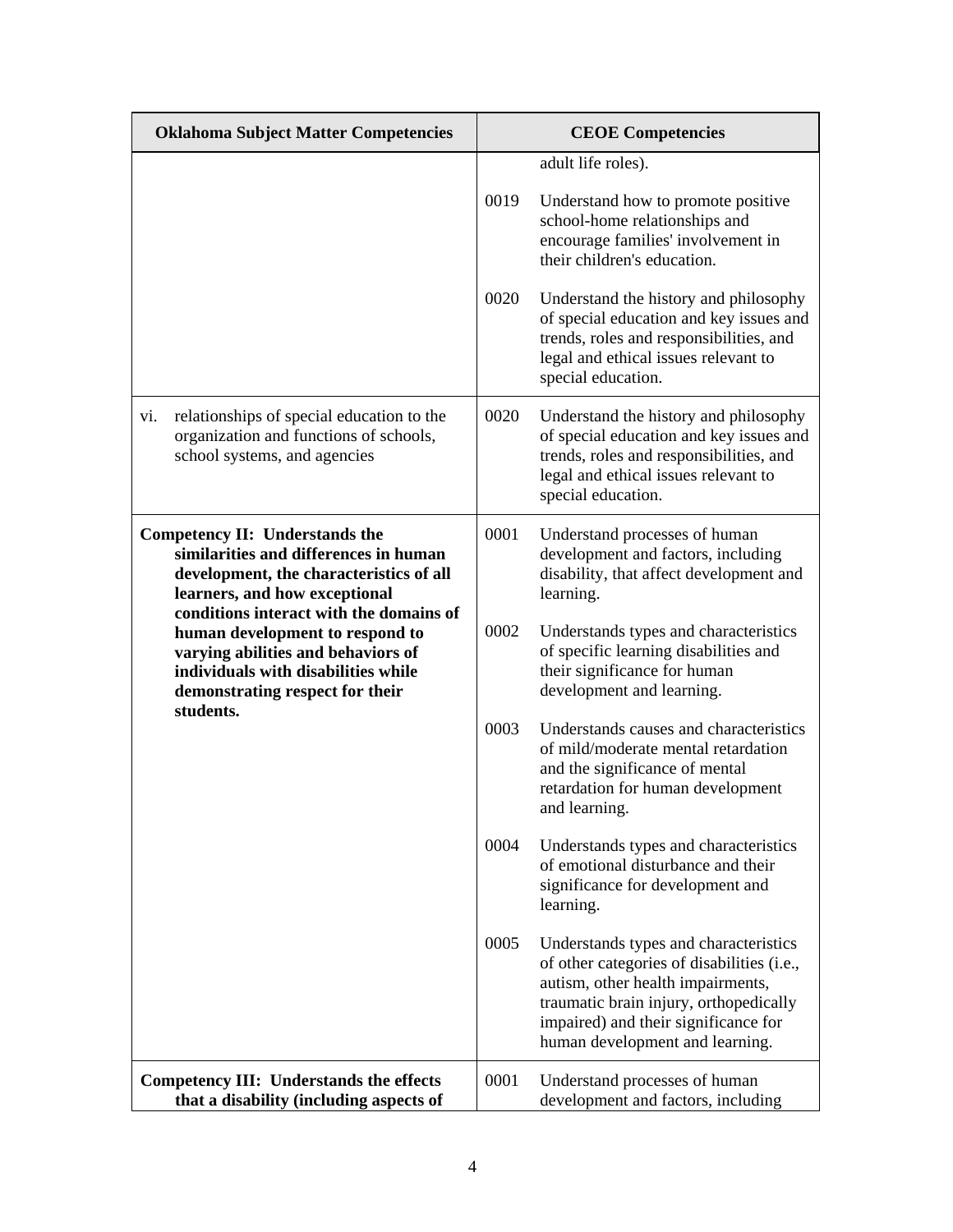| <b>Oklahoma Subject Matter Competencies</b>                                                                                                                                                                                                                                                       |      | <b>CEOE Competencies</b>                                                                                                                                                                                                                      |
|---------------------------------------------------------------------------------------------------------------------------------------------------------------------------------------------------------------------------------------------------------------------------------------------------|------|-----------------------------------------------------------------------------------------------------------------------------------------------------------------------------------------------------------------------------------------------|
| cognition, communication, physical,<br>medical, and social/emotional) can have<br>on learning and how primary language,<br>culture and familial background can<br>interact with the student's disabilities to<br>impact academic and social abilities,<br>attitudes, values, interests and career | 0002 | disability, that affect development and<br>learning.<br>Understands types and characteristics<br>of specific learning disabilities and<br>their significance for human<br>development and learning.                                           |
| options. The understanding of these<br>learning differences and their possible<br>interactions provide the foundation<br>upon which a special educator<br>individualizes instruction to provide<br>meaningful and challenging learning<br>for students with disabilities.                         | 0003 | Understands causes and characteristics<br>of mild/moderate mental retardation<br>and the significance of mental<br>retardation for human development<br>and learning.                                                                         |
|                                                                                                                                                                                                                                                                                                   | 0004 | Understands types and characteristics<br>of emotional disturbance and their<br>significance for development and<br>learning.                                                                                                                  |
|                                                                                                                                                                                                                                                                                                   | 0005 | Understands types and characteristics<br>of other categories of disabilities (i.e.,<br>autism, other health impairments,<br>traumatic brain injury, orthopedically<br>impaired) and their significance for<br>human development and learning. |
| <b>Competency IV: Possesses a repertoire of</b><br>evidence-based instructional strategies<br>to individualize instruction for students<br>with disabilities and emphasizes the                                                                                                                   | 0011 | Understand how to establish positive<br>and productive learning environments<br>for students with mild/moderate<br>disabilities.                                                                                                              |
| development, maintenance, and<br>generalization of knowledge and skills<br>across environments, settings, and the<br>life span. These evidence-based<br>instructional strategies should:                                                                                                          | 0012 | Understand evidence-based strategies<br>and techniques for improving the<br>expressive and receptive<br>communication skills of students with<br>mild/moderate disabilities.                                                                  |
|                                                                                                                                                                                                                                                                                                   | 0013 | Understand evidence-based strategies<br>and techniques for improving the<br>social competence of students with<br>mild/moderate disabilities.                                                                                                 |
|                                                                                                                                                                                                                                                                                                   | 0014 | Understand evidence-based strategies<br>and techniques for promoting the<br>academic achievement and<br>independent learning of students with<br>mild/moderate disabilities.                                                                  |
|                                                                                                                                                                                                                                                                                                   | 0015 | Understand evidence-based strategies                                                                                                                                                                                                          |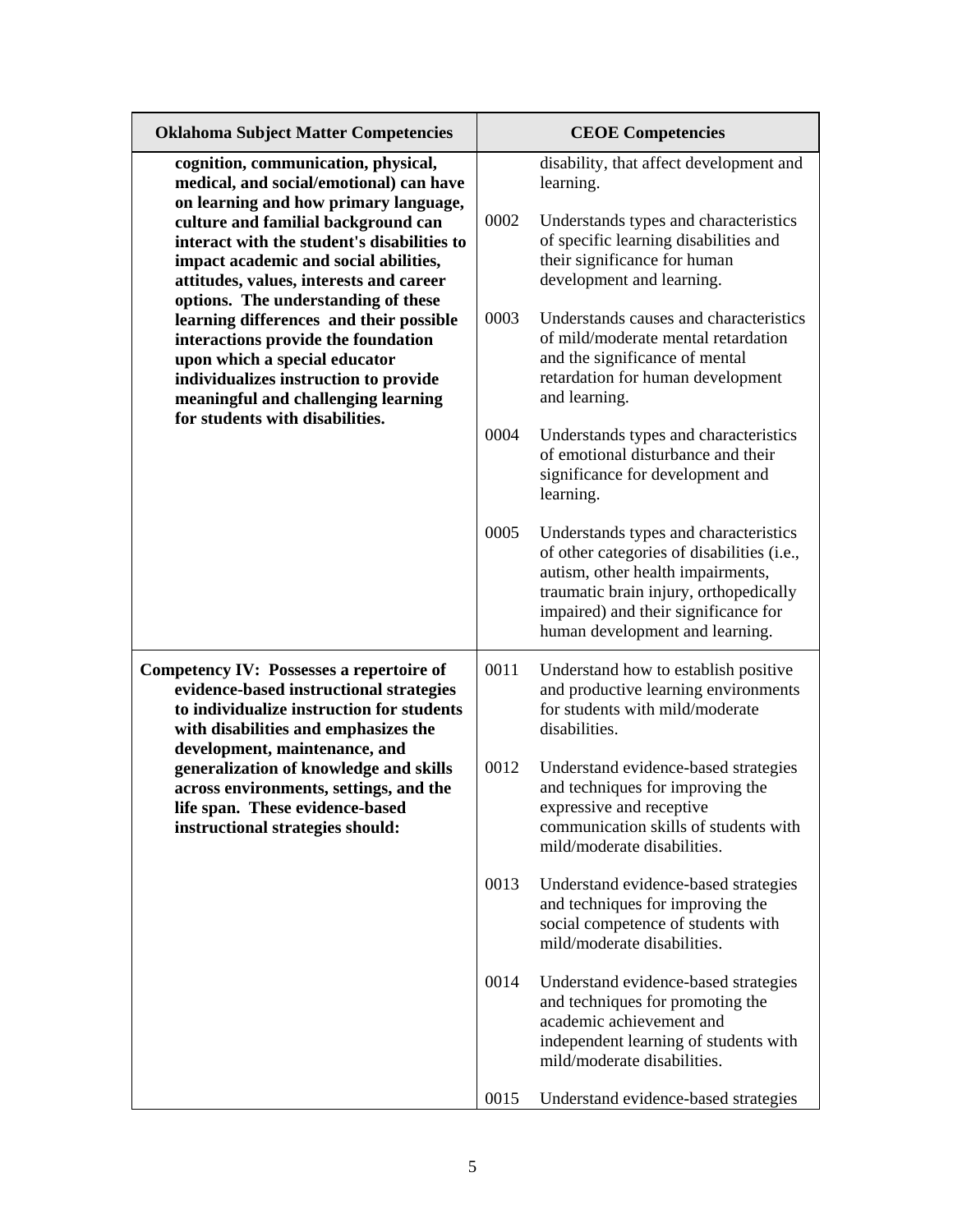| <b>Oklahoma Subject Matter Competencies</b>                                                         |      | <b>CEOE</b> Competencies                                                                                                                                                                                                                                 |  |
|-----------------------------------------------------------------------------------------------------|------|----------------------------------------------------------------------------------------------------------------------------------------------------------------------------------------------------------------------------------------------------------|--|
|                                                                                                     |      | and techniques for promoting students'<br>acquisition of functional skills.                                                                                                                                                                              |  |
|                                                                                                     | 0016 | Understand the development and<br>implementation of behavior<br>interventions for students with<br>mild/moderate disabilities.                                                                                                                           |  |
|                                                                                                     | 0017 | Understand principles and procedures<br>for promoting successful student<br>transitions (e.g., from one school<br>setting to another, from school to<br>employment and/or post-secondary<br>education and training, from school to<br>adult life roles). |  |
| i.<br>promote positive learning results in the<br>general curriculum in age-appropriate<br>settings | 0011 | Understand how to establish positive<br>and productive learning environments<br>for students with mild/moderate<br>disabilities.                                                                                                                         |  |
|                                                                                                     | 0012 | Understand evidence-based strategies<br>and techniques for improving the<br>expressive and receptive<br>communication skills of students with<br>mild/moderate disabilities.                                                                             |  |
|                                                                                                     | 0013 | Understand evidence-based strategies<br>and techniques for improving the<br>social competence of students with<br>mild/moderate disabilities.                                                                                                            |  |
|                                                                                                     | 0014 | Understand evidence-based strategies<br>and techniques for promoting the<br>academic achievement and<br>independent learning of students with<br>mild/moderate disabilities.                                                                             |  |
|                                                                                                     | 0015 | Understand evidence-based strategies<br>and techniques for promoting students'<br>acquisition of functional skills.                                                                                                                                      |  |
|                                                                                                     | 0016 | Understand the development and<br>implementation of behavior<br>interventions for students with<br>mild/moderate disabilities.                                                                                                                           |  |
|                                                                                                     | 0017 | Understand principles and procedures<br>for promoting successful student                                                                                                                                                                                 |  |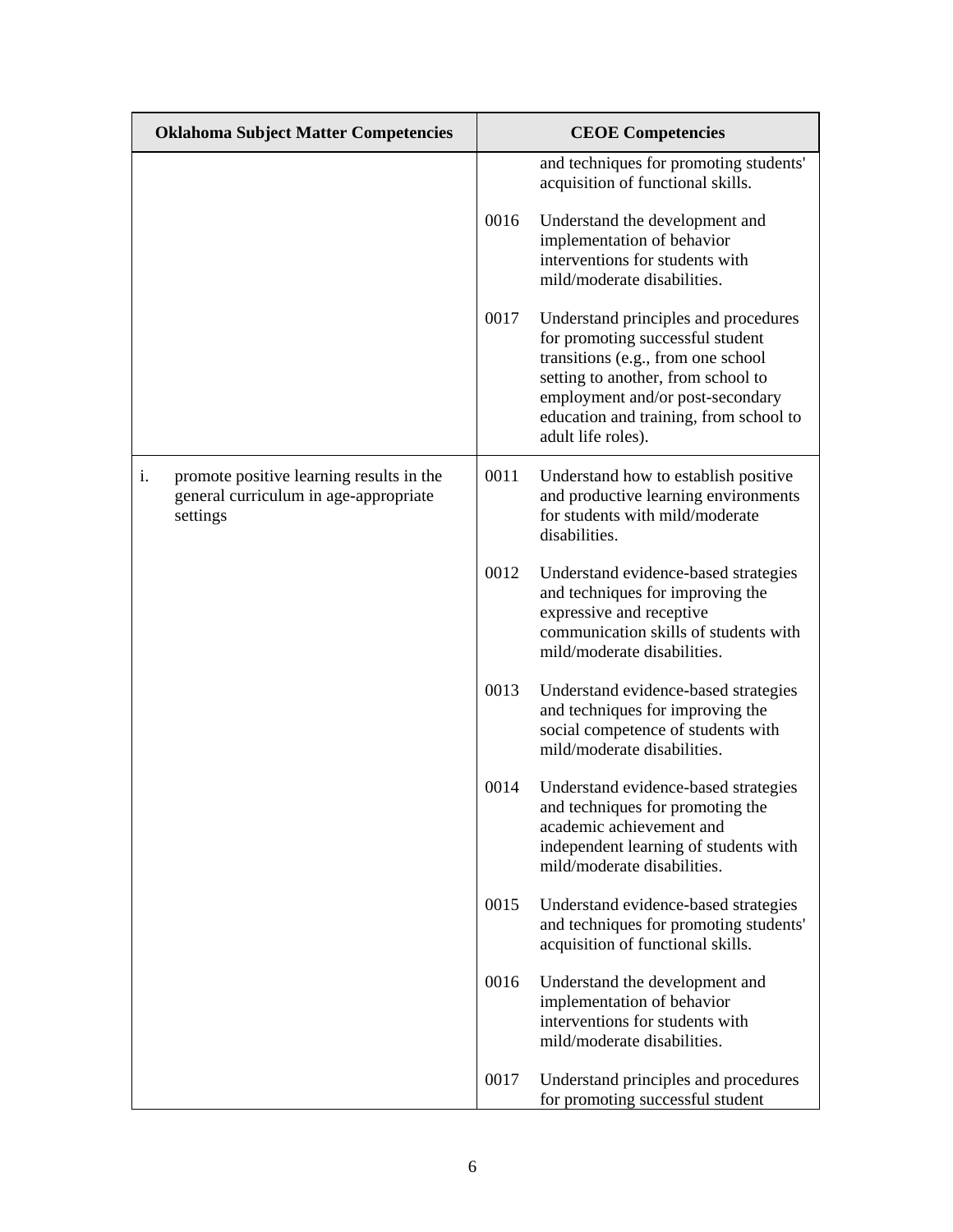| <b>Oklahoma Subject Matter Competencies</b> |                                                                      |      | <b>CEOE</b> Competencies                                                                                                                                                     |
|---------------------------------------------|----------------------------------------------------------------------|------|------------------------------------------------------------------------------------------------------------------------------------------------------------------------------|
|                                             |                                                                      |      | transitions (e.g., from one school<br>setting to another, from school to<br>employment and/or post-secondary<br>education and training, from school to<br>adult life roles). |
| ii.                                         | promote multiple methods for teaching<br>reading                     | 0012 | Understand evidence-based strategies<br>and techniques for improving the<br>expressive and receptive<br>communication skills of students with<br>mild/moderate disabilities. |
| iii.                                        | modify learning environments                                         | 0011 | Understand how to establish positive<br>and productive learning environments<br>for students with mild/moderate<br>disabilities.                                             |
| iv.                                         | enhance critical thinking, problem solving<br>and performance skills | 0012 | Understand evidence-based strategies<br>and techniques for improving the<br>expressive and receptive<br>communication skills of students with<br>mild/moderate disabilities. |
|                                             |                                                                      | 0013 | Understand evidence-based strategies<br>and techniques for improving the<br>social competence of students with<br>mild/moderate disabilities.                                |
|                                             |                                                                      | 0014 | Understand evidence-based strategies<br>and techniques for promoting the<br>academic achievement and<br>independent learning of students with<br>mild/moderate disabilities. |
|                                             |                                                                      | 0015 | Understand evidence-based strategies<br>and techniques for promoting students'<br>acquisition of functional skills.                                                          |
| v.                                          | promote self-determination                                           | 0011 | Understand how to establish positive<br>and productive learning environments<br>for students with mild/moderate<br>disabilities.                                             |
|                                             |                                                                      | 0014 | Understand evidence-based strategies<br>and techniques for promoting the<br>academic achievement and<br>independent learning of students with<br>mild/moderate disabilities. |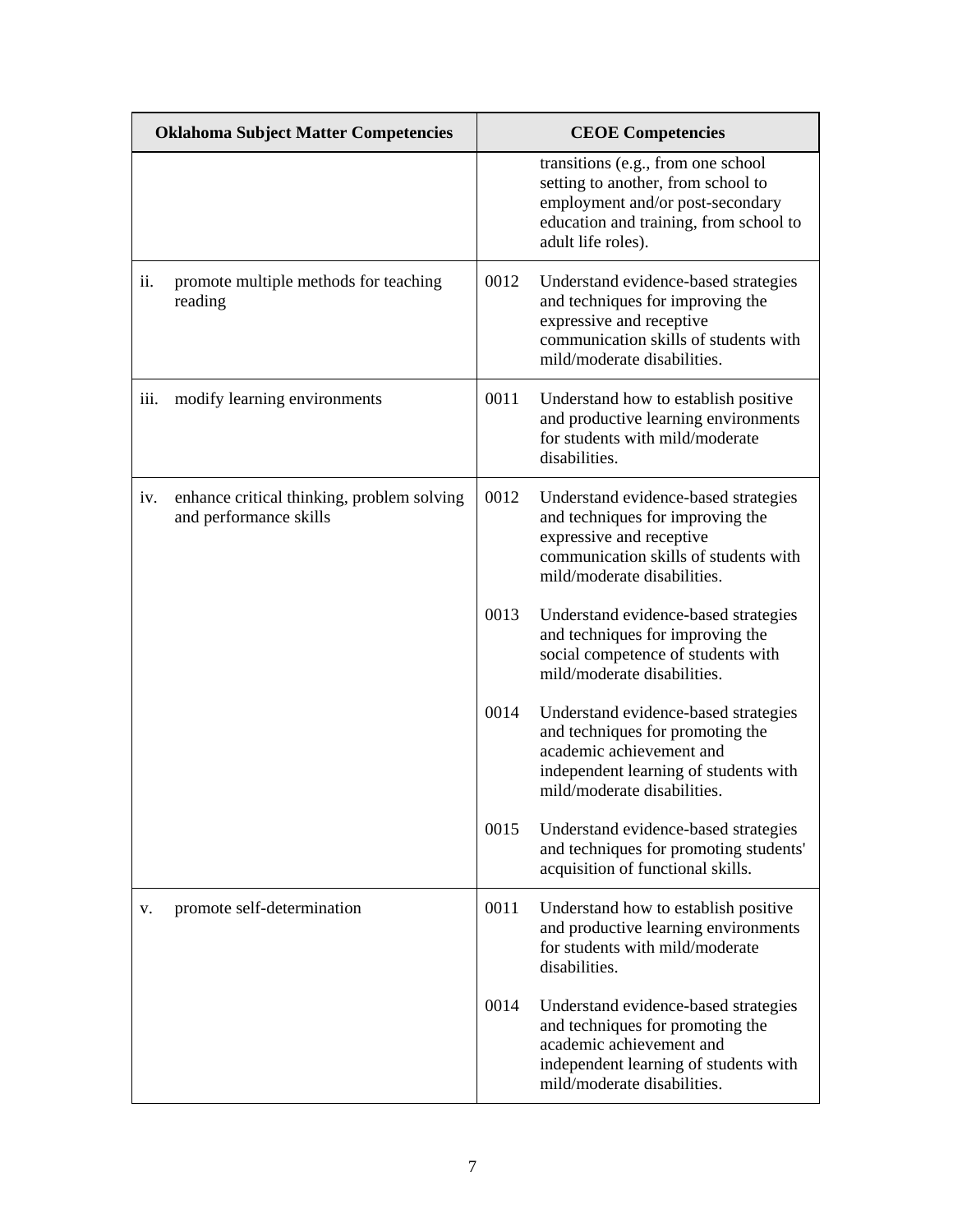| <b>Oklahoma Subject Matter Competencies</b> |                                                                                                                                                                                                                                                                                             | <b>CEOE</b> Competencies |                                                                                                                                                                                                                                                          |
|---------------------------------------------|---------------------------------------------------------------------------------------------------------------------------------------------------------------------------------------------------------------------------------------------------------------------------------------------|--------------------------|----------------------------------------------------------------------------------------------------------------------------------------------------------------------------------------------------------------------------------------------------------|
|                                             |                                                                                                                                                                                                                                                                                             | 0017                     | Understand principles and procedures<br>for promoting successful student<br>transitions (e.g., from one school<br>setting to another, from school to<br>employment and/or post-secondary<br>education and training, from school to<br>adult life roles). |
| V1.                                         | enhance integration and coordination of<br>related services for educational benefit;<br>and                                                                                                                                                                                                 | 0018                     | Understand how to establish<br>partnerships with other members of the<br>school and the community to enhance<br>learning opportunities for students with<br>mild/moderate disabilities.                                                                  |
|                                             | vii. promote transition                                                                                                                                                                                                                                                                     | 0017                     | Understand principles and procedures<br>for promoting successful student<br>transitions (e.g., from one school<br>setting to another, from school to<br>employment and/or post-secondary<br>education and training, from school to<br>adult life roles). |
|                                             |                                                                                                                                                                                                                                                                                             | 0018                     | Understand how to establish<br>partnerships with other members of the<br>school and the community to enhance<br>learning opportunities for students with<br>mild/moderate disabilities.                                                                  |
|                                             | <b>Competency V: Demonstrates knowledge</b><br>and skills in creating positive and safe<br>learning environments for students with<br>disabilities, and that also foster active<br>engagement of students with<br>disabilities. In addition, special<br>educators foster environments that: | 0011                     | Understand how to establish positive<br>and productive learning environments<br>for students with mild/moderate<br>disabilities.                                                                                                                         |
| i.                                          | value diversity                                                                                                                                                                                                                                                                             | 0011                     | Understand how to establish positive<br>and productive learning environments<br>for students with mild/moderate<br>disabilities.                                                                                                                         |
| ii.                                         | promote independence and productivity                                                                                                                                                                                                                                                       | 0011                     | Understand how to establish positive<br>and productive learning environments<br>for students with mild/moderate<br>disabilities.                                                                                                                         |
|                                             |                                                                                                                                                                                                                                                                                             | 0013                     | Understand evidence-based strategies<br>and techniques for improving the                                                                                                                                                                                 |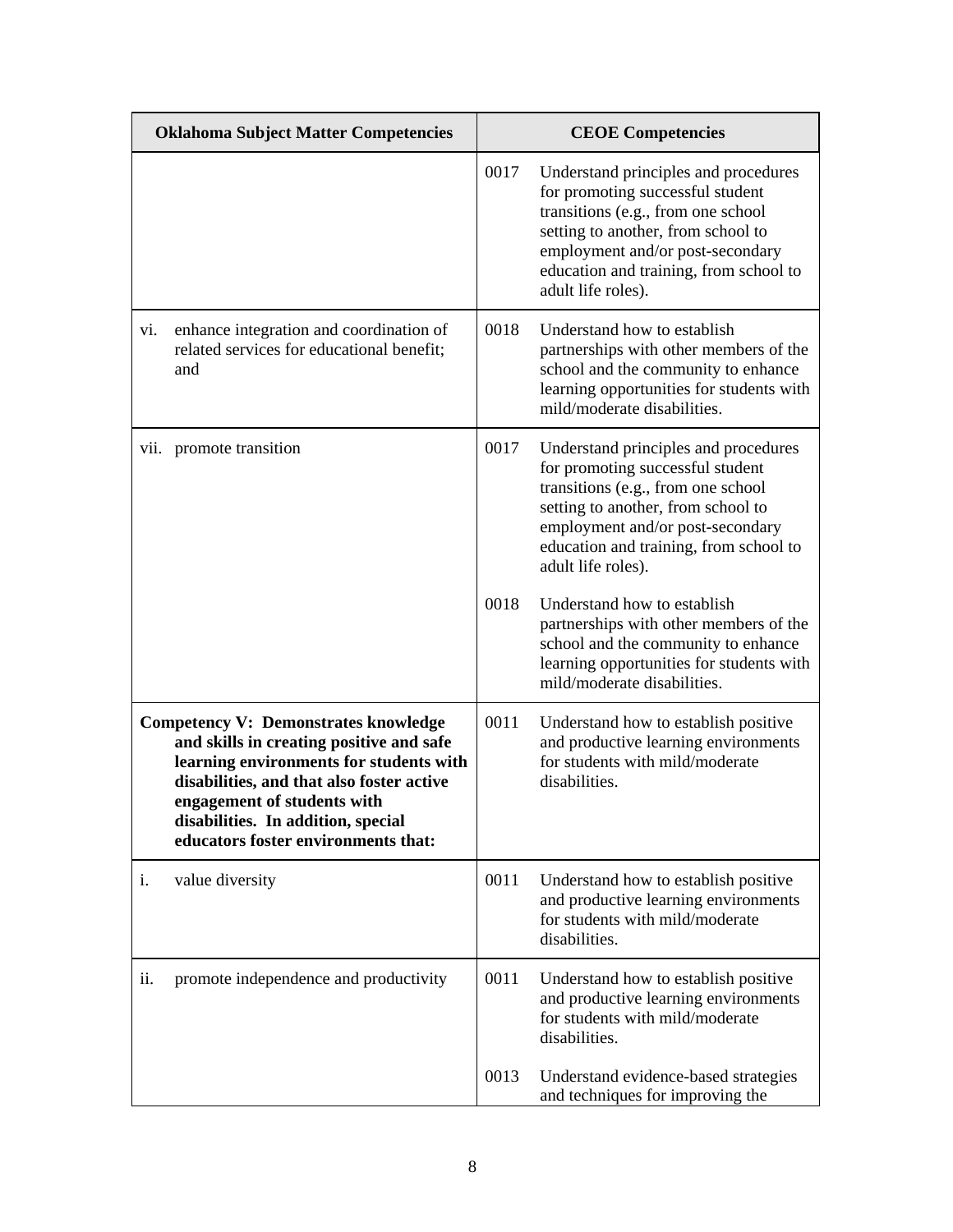| <b>Oklahoma Subject Matter Competencies</b> |                                                                                  | <b>CEOE</b> Competencies |                                                                                                                                                                                         |  |
|---------------------------------------------|----------------------------------------------------------------------------------|--------------------------|-----------------------------------------------------------------------------------------------------------------------------------------------------------------------------------------|--|
|                                             |                                                                                  |                          | social competence of students with<br>mild/moderate disabilities.                                                                                                                       |  |
|                                             |                                                                                  | 0014                     | Understand evidence-based strategies<br>and techniques for promoting the<br>academic achievement and<br>independent learning of students with<br>mild/moderate disabilities.            |  |
|                                             |                                                                                  | 0015                     | Understand evidence-based strategies<br>and techniques for promoting students'<br>acquisition of functional skills.                                                                     |  |
|                                             |                                                                                  | 0016                     | Understand the development and<br>implementation of behavior<br>interventions for students with<br>mild/moderate disabilities.                                                          |  |
| iii.                                        | assist general education colleagues in<br>integrating students with disabilities | 0018                     | Understand how to establish<br>partnerships with other members of the<br>school and the community to enhance<br>learning opportunities for students with<br>mild/moderate disabilities. |  |
| iv.                                         | use direct motivational and instructional<br>interventions                       | 0011                     | Understand how to establish positive<br>and productive learning environments<br>for students with mild/moderate<br>disabilities.                                                        |  |
|                                             |                                                                                  | 0012                     | Understand evidence-based strategies<br>and techniques for improving the<br>expressive and receptive<br>communication skills of students with<br>mild/moderate disabilities.            |  |
|                                             |                                                                                  | 0014                     | Understand evidence-based strategies<br>and techniques for promoting the<br>academic achievement and<br>independent learning of students with<br>mild/moderate disabilities.            |  |
|                                             |                                                                                  | 0015                     | Understand evidence-based strategies<br>and techniques for promoting students'<br>acquisition of functional skills.                                                                     |  |
| V.                                          | utilize positive behavior supports and<br>crisis management techniques           | 0016                     | Understand the development and<br>implementation of behavior<br>interventions for students with                                                                                         |  |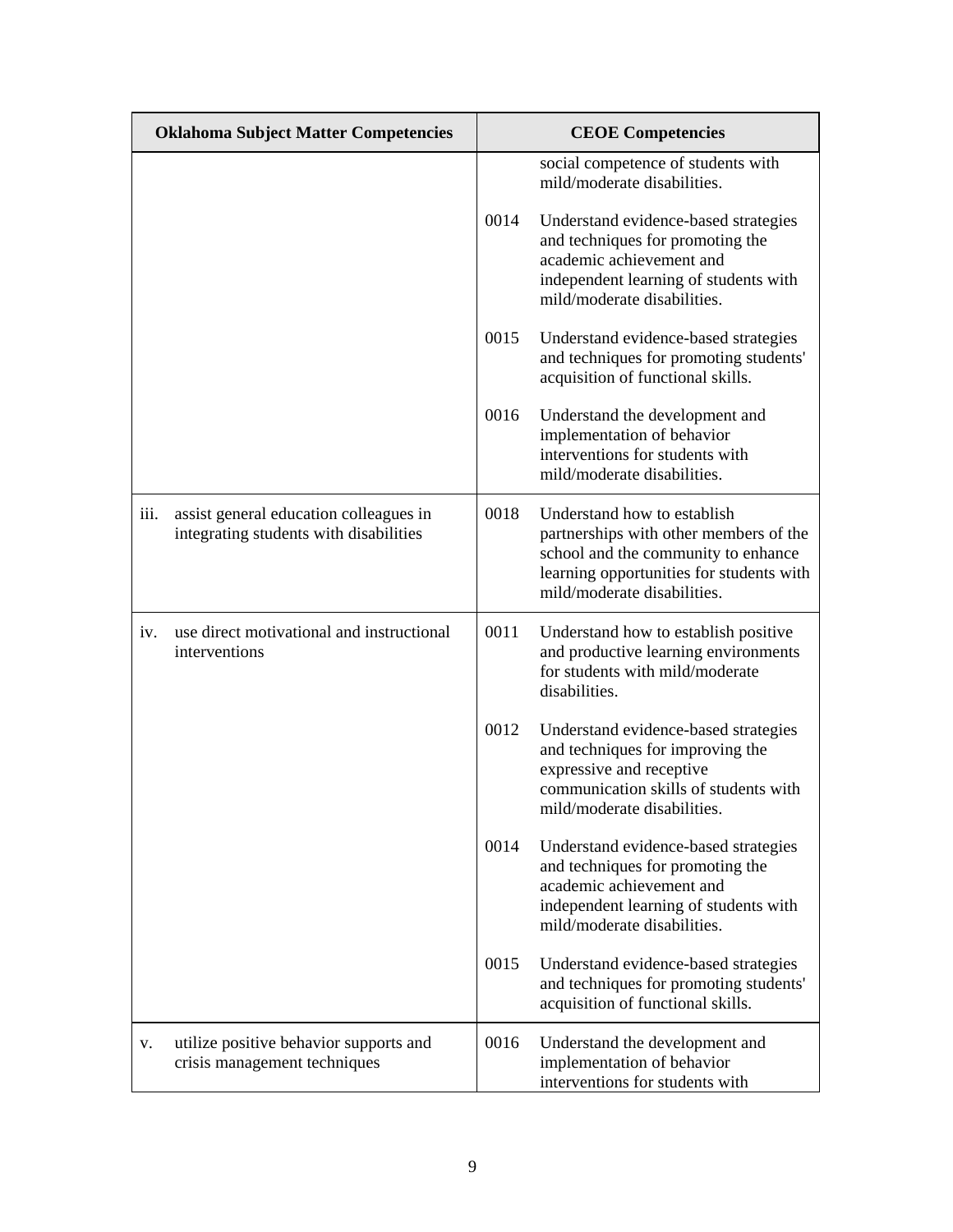| <b>Oklahoma Subject Matter Competencies</b> |                                                                                                                                                                                                                            | <b>CEOE</b> Competencies |                                                                                                                                                                                         |
|---------------------------------------------|----------------------------------------------------------------------------------------------------------------------------------------------------------------------------------------------------------------------------|--------------------------|-----------------------------------------------------------------------------------------------------------------------------------------------------------------------------------------|
|                                             |                                                                                                                                                                                                                            |                          | mild/moderate disabilities.                                                                                                                                                             |
| vi.                                         | guide and direct paraprofessionals and<br>others; and                                                                                                                                                                      | 0018                     | Understand how to establish<br>partnerships with other members of the<br>school and the community to enhance<br>learning opportunities for students with<br>mild/moderate disabilities. |
|                                             | vii. provide specialized school health practices<br>and techniques for health and safety                                                                                                                                   | 0011                     | Understand how to establish positive<br>and productive learning environments<br>for students with mild/moderate<br>disabilities.                                                        |
|                                             | Competency VI: Understands typical and<br>atypical language development and uses<br>strategies to enhance language<br>development and teach communication<br>skills to students with disabilities. This                    | 0001                     | Understand processes of human<br>development and factors, including<br>disability, that affect development and<br>learning.                                                             |
|                                             | is accomplished by using:<br>i. effective language models<br>ii. augmentative, alternative and<br>assistive technologies                                                                                                   | 0007                     | Understand procedures and criteria for<br>assessing the communicative strengths<br>and needs of students with<br>mild/moderate disabilities.                                            |
|                                             | iii. communication strategies and<br>resources to facilitate<br>understanding of subject matter for<br>students with disabilities and those<br>students with disabilities whose<br>primary language is not English;<br>and | 0012                     | Understand evidence-based strategies<br>and techniques for improving the<br>expressive and receptive<br>communication skills of students with<br>mild/moderate disabilities.            |
|                                             | iv. matching communication methods<br>to the student's language<br>proficiency and cultural and<br>linguistic differences.                                                                                                 |                          |                                                                                                                                                                                         |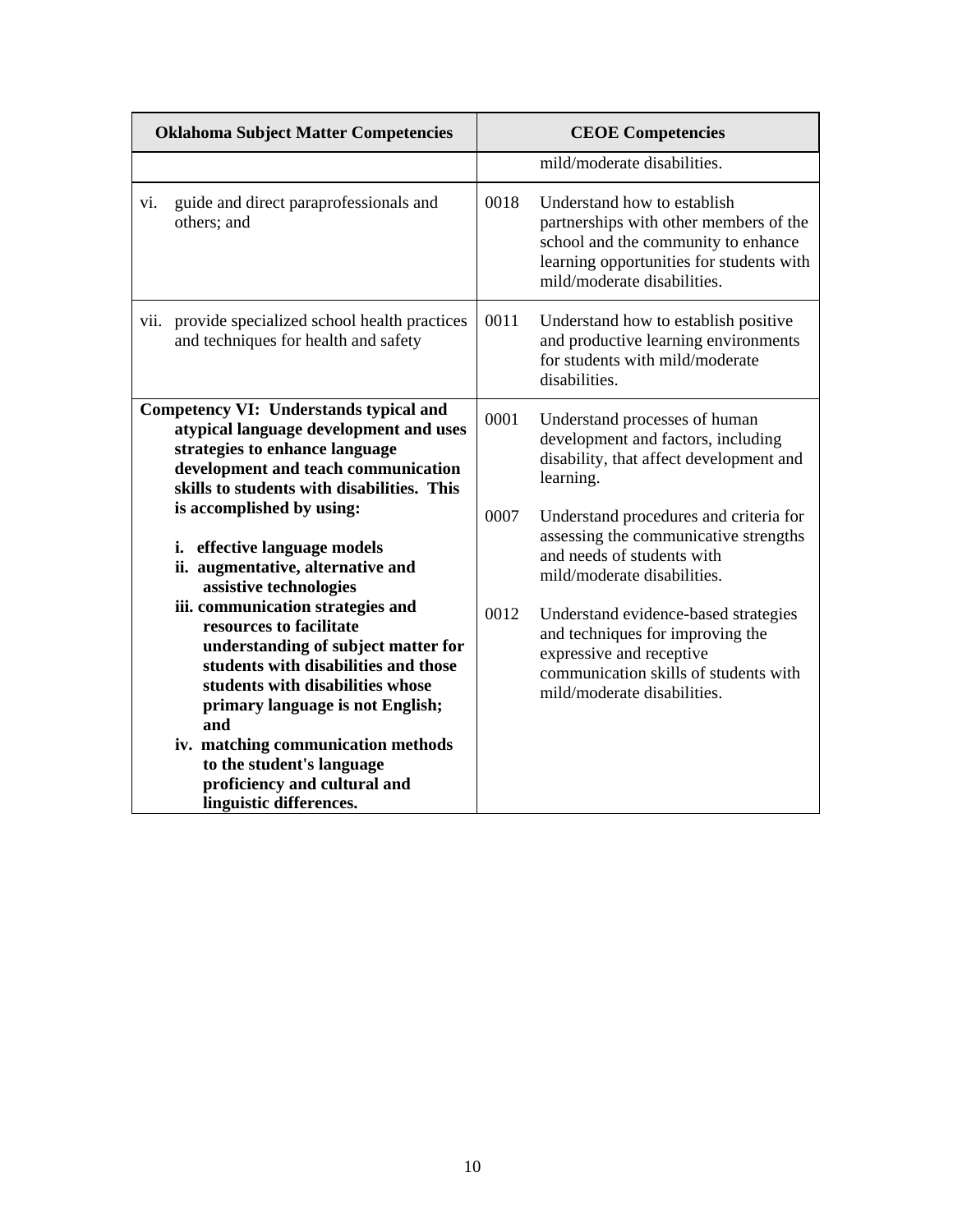| <b>Oklahoma Subject Matter Competencies</b>                                                                                                                    |      | <b>CEOE</b> Competencies                                                                                                                                                                                                           |
|----------------------------------------------------------------------------------------------------------------------------------------------------------------|------|------------------------------------------------------------------------------------------------------------------------------------------------------------------------------------------------------------------------------------|
| Competency VII: Develops long- and short-<br>range instructional plans anchored in<br>both general and special education<br>curricula emphasizing:             | 0007 | Understand procedures and criteria for<br>assessing the communicative strengths<br>and needs of students with<br>mild/moderate disabilities.                                                                                       |
| <i>i.</i> effective modeling<br>ii. efficient guided practice<br>iii. modifications based on ongoing<br>analysis of the individuals                            | 0008 | Understand procedures and criteria for<br>assessing the cognitive and academic<br>strengths and needs of students with<br>mild/moderate disabilities.                                                                              |
| learning progress<br>iv. collaboration<br>v. individualized transition plans<br>vi. use of appropriate technologies;<br>and<br>vii. positive behavior supports | 0010 | Understand procedures for developing<br>and implementing Individualized<br>Education Programs (IEPs) and<br><b>Individualized Family Service Plans</b><br>(IFSPs) for students with<br>mild/moderate disabilities.                 |
|                                                                                                                                                                | 0012 | Understand evidence-based strategies<br>and techniques for improving the<br>expressive and receptive<br>communication skills of students with<br>mild/moderate disabilities.                                                       |
|                                                                                                                                                                | 0013 | Understand evidence-based strategies<br>and techniques for improving the<br>social competence of students with<br>mild/moderate disabilities.                                                                                      |
|                                                                                                                                                                | 0014 | Understand evidence-based strategies<br>and techniques for promoting the<br>academic achievement and<br>independent learning of students with<br>mild/moderate disabilities.                                                       |
|                                                                                                                                                                | 0015 | Understand evidence-based strategies<br>and techniques for promoting students'<br>acquisition of functional skills.                                                                                                                |
|                                                                                                                                                                | 0016 | Understand the development and<br>implementation of behavior<br>interventions for students with<br>mild/moderate disabilities.                                                                                                     |
|                                                                                                                                                                | 0017 | Understand principles and procedures<br>for promoting successful student<br>transitions (e.g., from one school<br>setting to another, from school to<br>employment and/or post-secondary<br>education and training, from school to |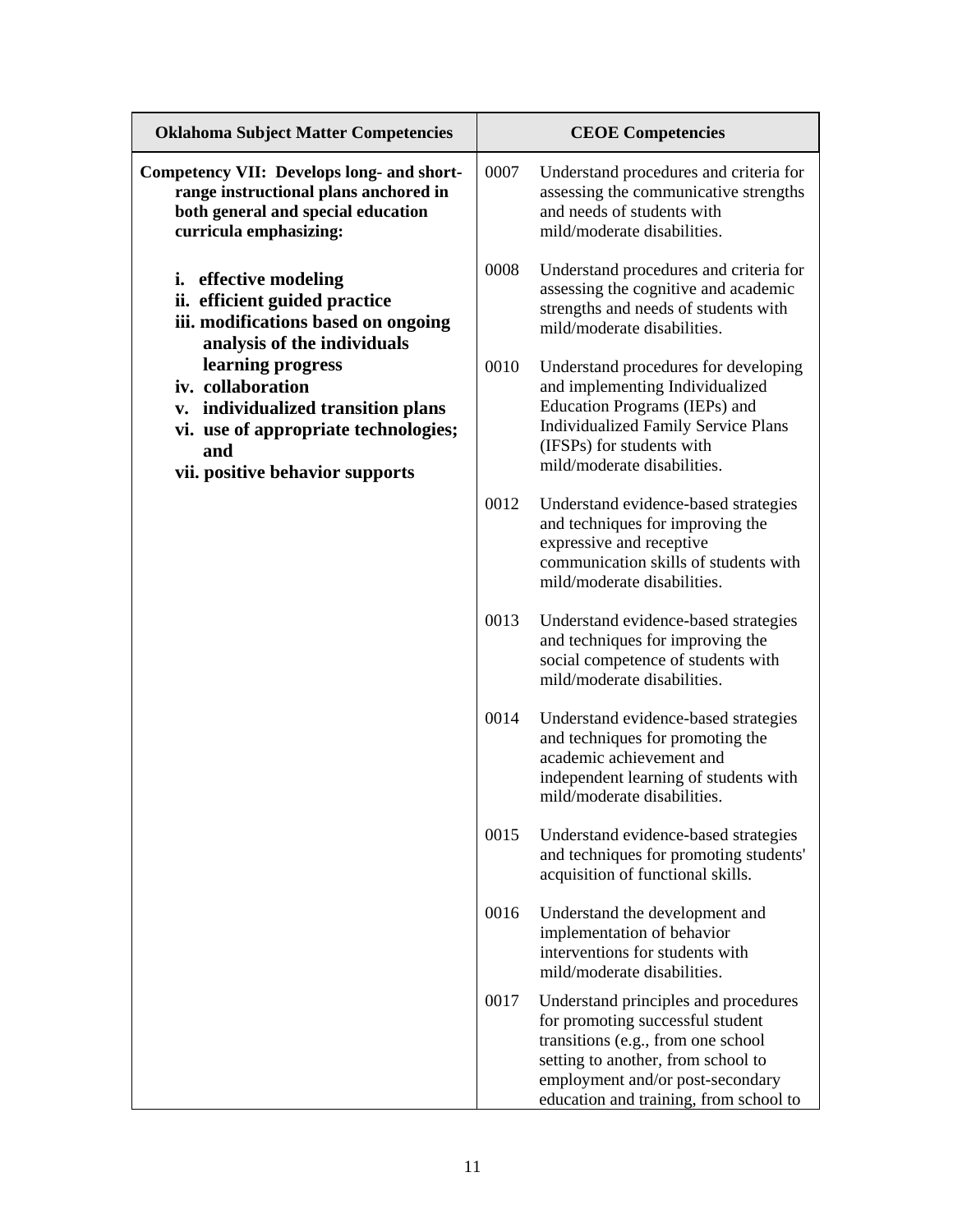|     | <b>Oklahoma Subject Matter Competencies</b>                                                                                                                                                          |      | <b>CEOE</b> Competencies                                                                                                                                                                                           |
|-----|------------------------------------------------------------------------------------------------------------------------------------------------------------------------------------------------------|------|--------------------------------------------------------------------------------------------------------------------------------------------------------------------------------------------------------------------|
|     |                                                                                                                                                                                                      |      | adult life roles).                                                                                                                                                                                                 |
|     |                                                                                                                                                                                                      | 0018 | Understand how to establish<br>partnerships with other members of the<br>school and the community to enhance<br>learning opportunities for students with<br>mild/moderate disabilities.                            |
|     |                                                                                                                                                                                                      | 0019 | Understand how to promote positive<br>school-home relationships and<br>encourage families' involvement in<br>their children's education.                                                                           |
|     | <b>Competency VIII: Understands legal</b><br>policies and ethical principals of<br>multiple types of assessment<br>information related to referral,<br>eligibility, program planning,                | 0006 | Understand assessment instruments<br>and procedures for evaluating the<br>strengths and needs of students with<br>mild/moderate disabilities.                                                                      |
|     | instruction and placement of students<br>with disabilities including those from<br>culturally and linguistically diverse<br>backgrounds. Special educators use<br>assessment information to identify | 0007 | Understand procedures and criteria for<br>assessing the communicative strengths<br>and needs of students with<br>mild/moderate disabilities.                                                                       |
|     | supports and adaptations required for<br>students with disabilities to access<br>general and special curricula and<br>participate in school, system and<br>statewide assessment programs. Special    | 0008 | Understand procedures and criteria for<br>assessing the cognitive and academic<br>strengths and needs of students with<br>mild/moderate disabilities.                                                              |
|     | educators regularly monitor students'<br>progress and use appropriate<br>technologies to support assessments.<br>Special educators must understand:                                                  | 0009 | Understand procedures and criteria for<br>assessing the social and adaptive<br>behavior of students with<br>mild/moderate disabilities.                                                                            |
|     |                                                                                                                                                                                                      | 0010 | Understand procedures for developing<br>and implementing Individualized<br>Education Programs (IEPs) and<br><b>Individualized Family Service Plans</b><br>(IFSPs) for students with<br>mild/moderate disabilities. |
| i.  | measurement theory and practices for<br>addressing validity, reliability, norms,<br>bias, and interpretation of assessment<br>results and                                                            | 0006 | Understand assessment instruments<br>and procedures for evaluating the<br>strengths and needs of students with<br>mild/moderate disabilities.                                                                      |
| ii. | appropriate use and limitations of various<br>assessment                                                                                                                                             | 0006 | Understand assessment instruments<br>and procedures for evaluating the<br>strengths and needs of students with<br>mild/moderate disabilities.                                                                      |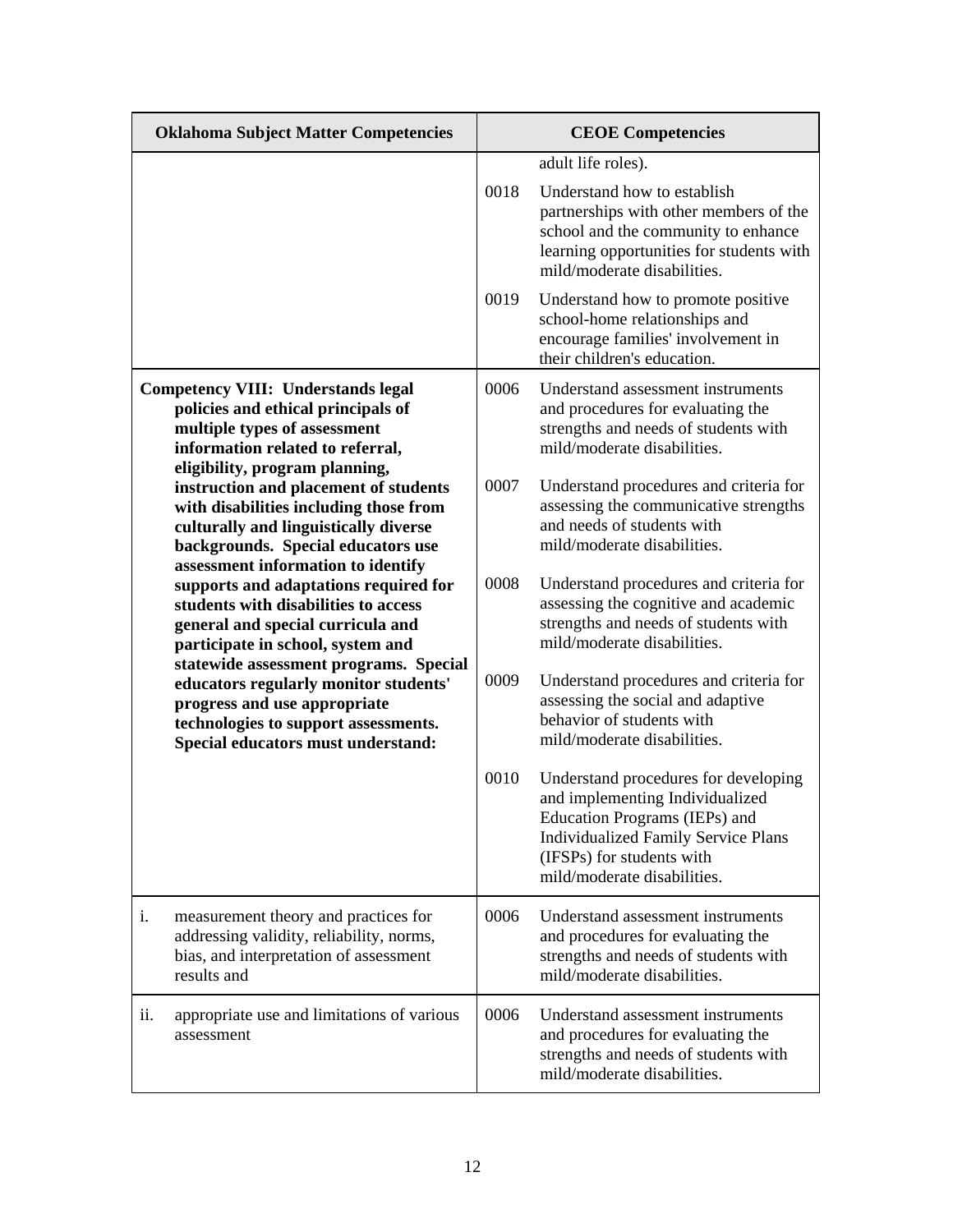| <b>Oklahoma Subject Matter Competencies</b>                                                                                   | <b>CEOE Competencies</b> |                                                                                                                                                                                                                    |
|-------------------------------------------------------------------------------------------------------------------------------|--------------------------|--------------------------------------------------------------------------------------------------------------------------------------------------------------------------------------------------------------------|
|                                                                                                                               | 0007                     | Understand procedures and criteria for<br>assessing the communicative strengths<br>and needs of students with<br>mild/moderate disabilities.                                                                       |
|                                                                                                                               | 0008                     | Understand procedures and criteria for<br>assessing the cognitive and academic<br>strengths and needs of students with<br>mild/moderate disabilities.                                                              |
|                                                                                                                               | 0009                     | Understand procedures and criteria for<br>assessing the social and adaptive<br>behavior of students with<br>mild/moderate disabilities.                                                                            |
|                                                                                                                               | 0010                     | Understand procedures for developing<br>and implementing Individualized<br>Education Programs (IEPs) and<br><b>Individualized Family Service Plans</b><br>(IFSPs) for students with<br>mild/moderate disabilities. |
| <b>Competency IX: Demonstrates knowledge</b><br>and skills regarding legal, professional,<br>and ethical practices including: | 0006                     | Understand assessment instruments<br>and procedures for evaluating the<br>strengths and needs of students with<br>mild/moderate disabilities.                                                                      |
|                                                                                                                               | 0010                     | Understand procedures for developing<br>and implementing Individualized<br>Education Programs (IEPs) and<br><b>Individualized Family Service Plans</b><br>(IFSPs) for students with<br>mild/moderate disabilities. |
|                                                                                                                               | 0020                     | Understand the history and philosophy<br>of special education and key issues and<br>trends, roles and responsibilities, and<br>legal and ethical issues relevant to<br>special education.                          |
| sensitivity to the many aspects of diversity<br>i.                                                                            | 0001                     | Understand processes of human<br>development and factors, including<br>disability, that affect development and<br>learning.                                                                                        |
|                                                                                                                               | 0006                     | Understand assessment instruments<br>and procedures for evaluating the<br>strengths and needs of students with                                                                                                     |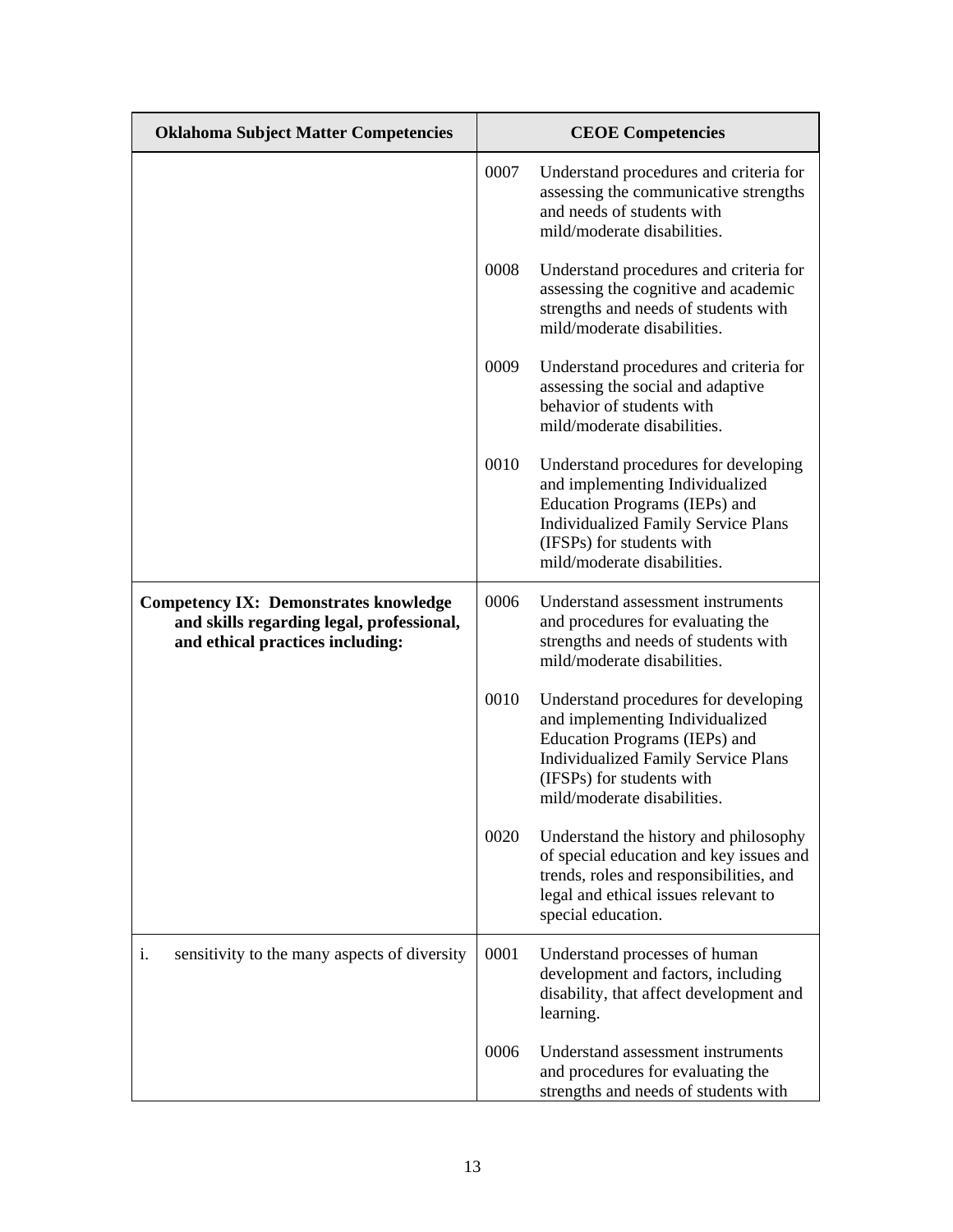| <b>Oklahoma Subject Matter Competencies</b>                             | <b>CEOE Competencies</b> |                                                                                                                                                                                                                    |
|-------------------------------------------------------------------------|--------------------------|--------------------------------------------------------------------------------------------------------------------------------------------------------------------------------------------------------------------|
|                                                                         |                          | mild/moderate disabilities.                                                                                                                                                                                        |
|                                                                         | 0010                     | Understand procedures for developing<br>and implementing Individualized<br>Education Programs (IEPs) and<br><b>Individualized Family Service Plans</b><br>(IFSPs) for students with<br>mild/moderate disabilities. |
|                                                                         | 0011                     | Understand how to establish positive<br>and productive learning environments<br>for students with mild/moderate<br>disabilities.                                                                                   |
|                                                                         | 0012                     | Understand evidence-based strategies<br>and techniques for improving the<br>expressive and receptive<br>communication skills of students with<br>mild/moderate disabilities.                                       |
|                                                                         | 0014                     | Understand evidence-based strategies<br>and techniques for promoting the<br>academic achievement and<br>independent learning of students with<br>mild/moderate disabilities.                                       |
|                                                                         | 0019                     | Understand how to promote positive<br>school-home relationships and<br>encourage families' involvement in<br>their children's education.                                                                           |
|                                                                         | 0020                     | Understand the history and philosophy<br>of special education and key issues and<br>trends, roles and responsibilities, and<br>legal and ethical issues relevant to<br>special education.                          |
| engaging in professional growth as<br>ii.<br>lifelong learners          | 0020                     | Understand the history and philosophy<br>of special education and key issues and<br>trends, roles and responsibilities, and<br>legal and ethical issues relevant to<br>special education.                          |
| keeping current with evidence-based<br>iii.<br>effective practices; and | 0020                     | Understand the history and philosophy<br>of special education and key issues and<br>trends, roles and responsibilities, and<br>legal and ethical issues relevant to<br>special education.                          |